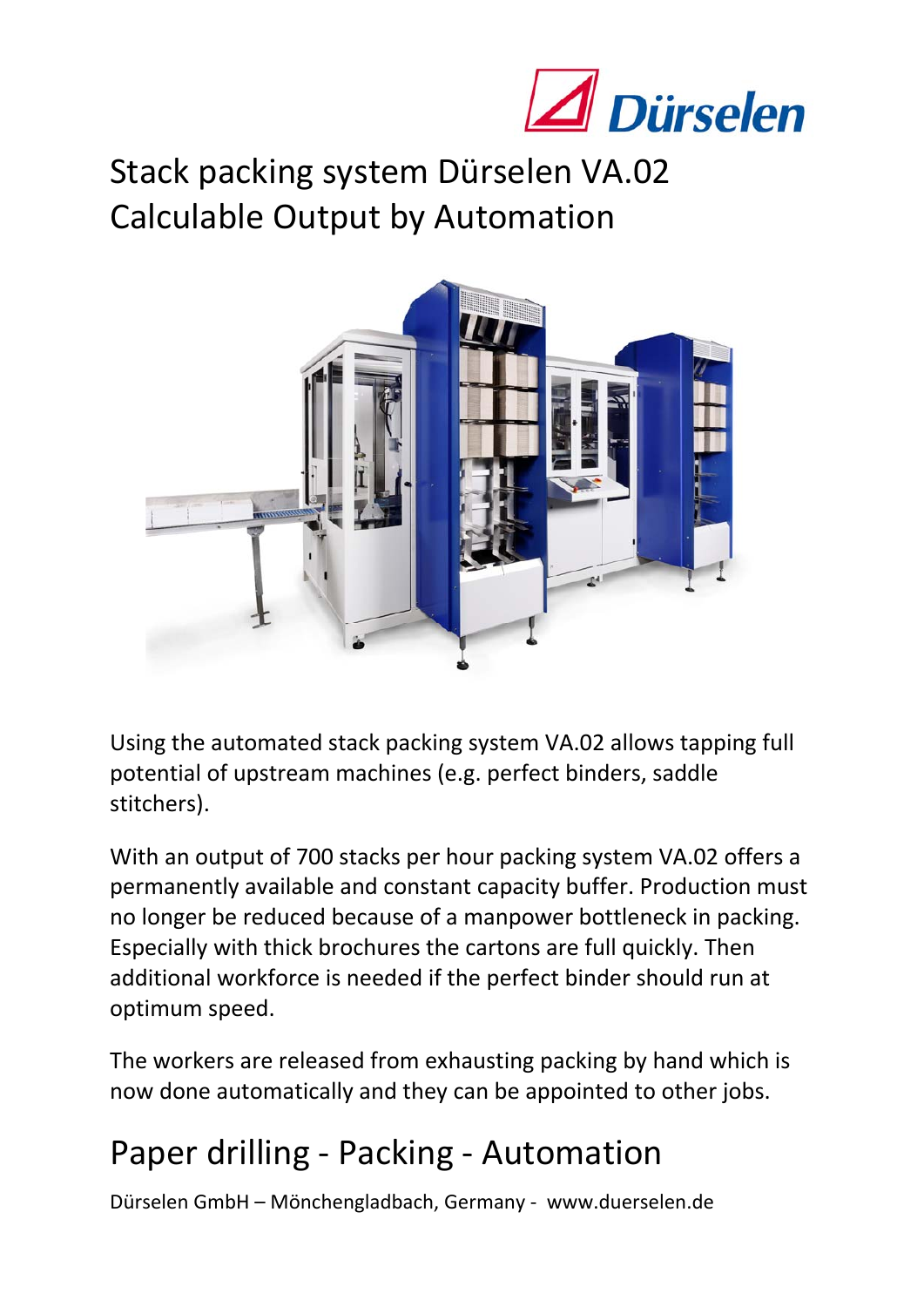

# Packing system Dürselen VA.02 Automated Workflow

The feeding units rotate and turn‐over the book stack suitable for packing, no matter in which direction the upstream machine delivers it.

In the first step the stack is aligned on all four sides and the bottom part of the telescope carton is drawn over it. After that the now filled bottom part is turned over. In the last step the lid is drawn over the stack in the carton bottom. Now the stack is packed.

Packing system VA.02 offers space for the integration of different marking or labeling systems after the lid is closed.

The delivery can be configured individually, depending on how the cartons are processed afterwards – automatically or by hand.



#### Paper drilling ‐ Packing ‐ Automation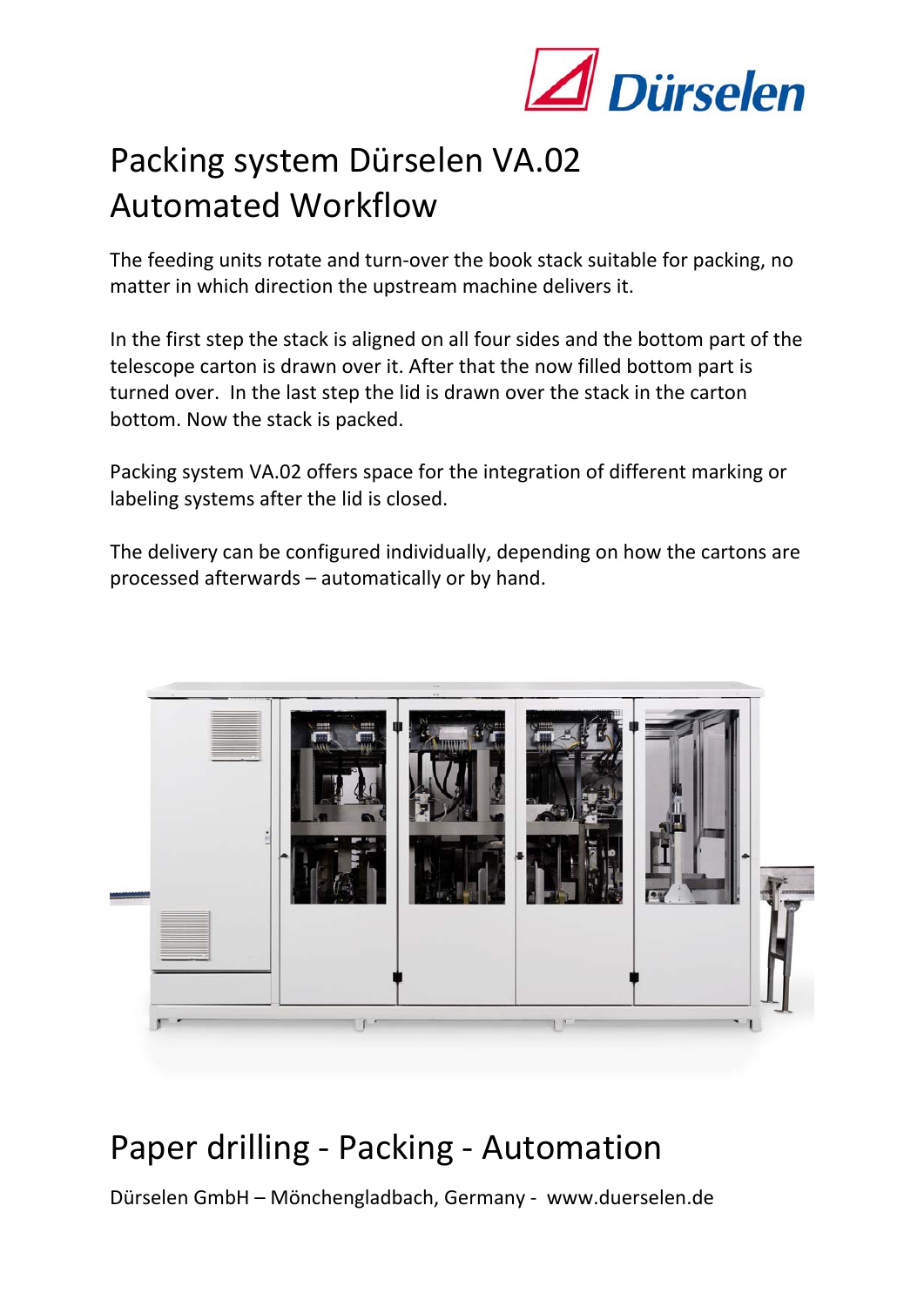

## Packing System Dürselen VA.02 Brochure Packing in Telescope Cartons

- Automated packing of brochure stacks
- Packing in two part telescope cartons
- In line solution with modern perfect binders, saddle stitchers and folding machines
- Continuous automation between binding / stitching / folding and palletizing
- Output up to 700 stacks per hour
- Variable stack height up to 220 mm
- Automated size changeover for carton and brochure format  $=$  changeover at the push of a button
- Variable formats between 210 x 210 mm and 250 x 350 mm
- Eco-friendly, UV-protected packing in cartons made of chipboard or micro-corrugated board
- Integrated stack alignment
- Perpared for integrated marking or Labeling of the cartons
- Any feeding direction possible: integrated shiftable 90 degrees turning unit



## Paper drilling ‐ Packing ‐ Automation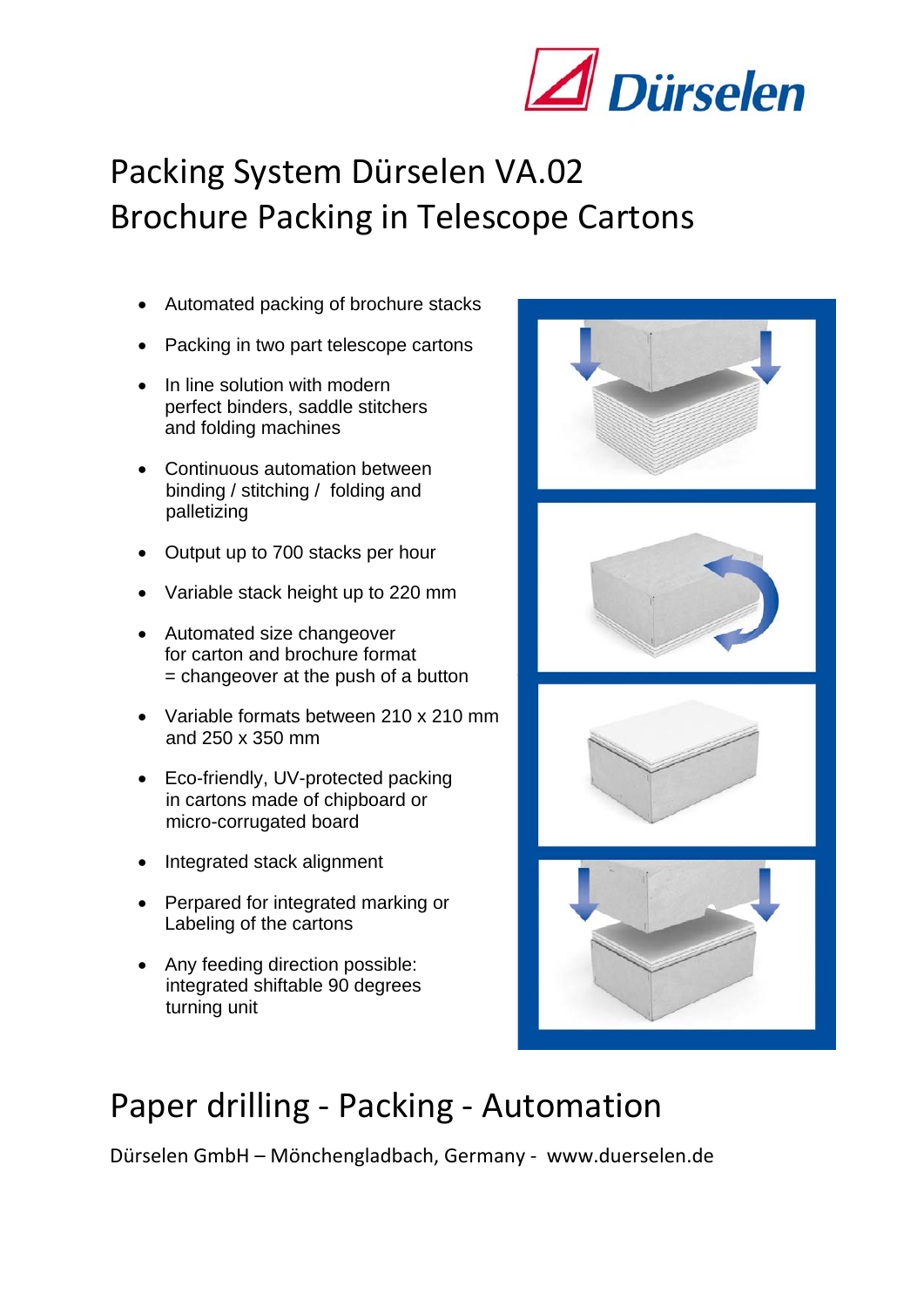

#### Packing system Dürselen VA.02 Formats and output

VA.02 packing system offers high flexibility regarding carton choice and book sizes:

- Telescope cartons made of chipboard or micro‐corrugated board in different grammages
- Carton heights between 100 and 150 mm allow stack heights between 110 and 220 mm
- Minimum book size =  $210 \times 210$  mm
- Maximum book size =  $250 \times 350$  mm
- Packing of half-sized stacks, e.g. two A5 sized stacks into an A4 carton

Output and features of VA.02 are made to meet the requirements of modern finishing systems:

- Output up to 700 stacks per hour, depending on material and sizes
- Carton storage units with a capacity for approximately one hour operating time
- Automated size changeover of all functions
- Changeover at the push of a button, just the carton storage units have to be filled manually



## Paper drilling ‐ Packing ‐ Automation